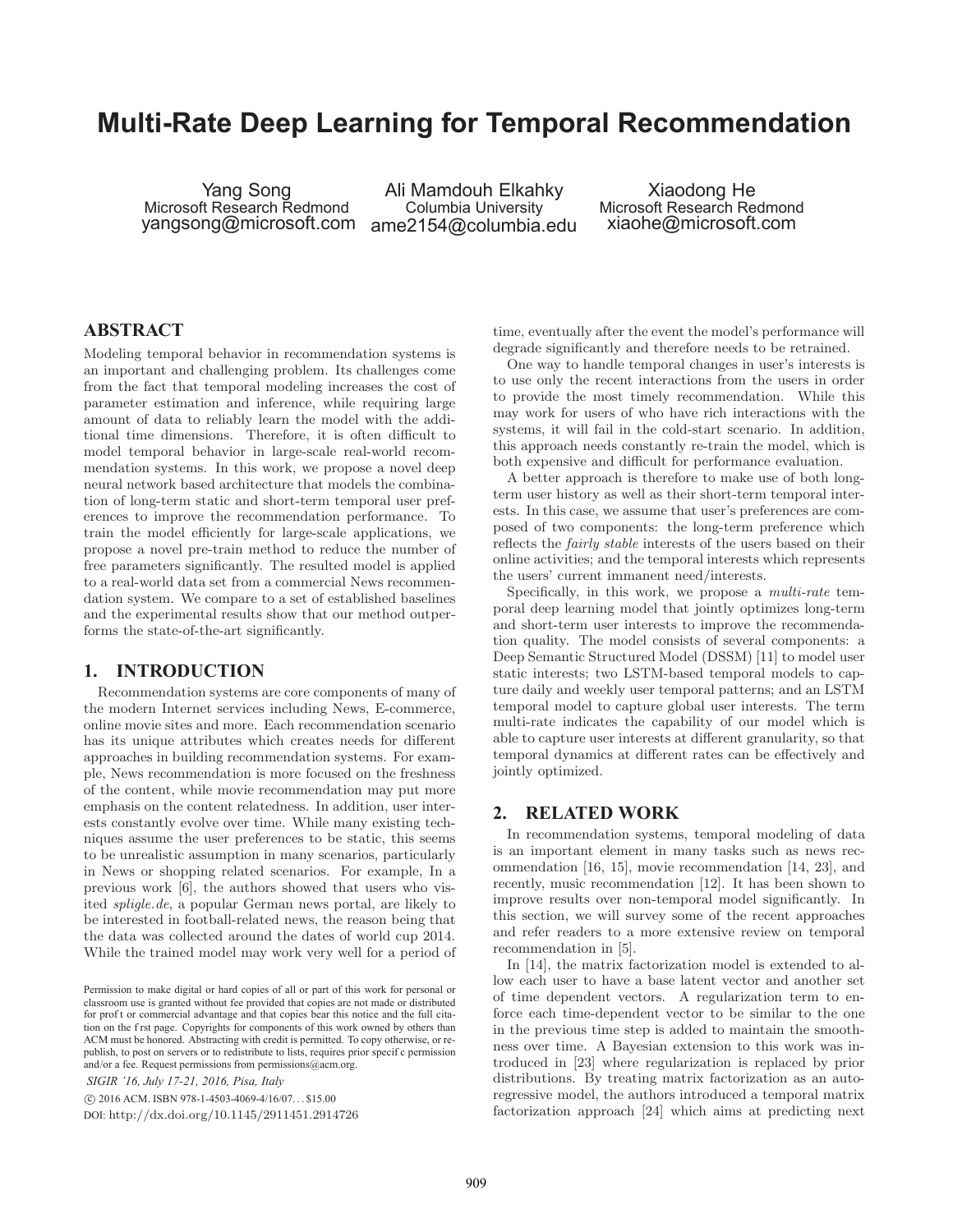steps from historical data. A simple and scalable Bayesian approach for News recommendations was proposed in [16]. The authors used a probability distribution of user's topic preferences at the current time which have priors that depends on both the user's historical preferences as well as the preferences of other users sharing the same geographic location. In [25], the authors used collaborative filtering technique to compute explicit user similarity function and extends the similarity function to incorporate temporal pattern similarities between users. Another approach presented in [2] divided user interaction with the system into discrete partitions, each of which represents the user interests in a particular time range. A similar approach that mines temporal sequential patterns from usage data was presented in [23] where the authors modeled the transition between (user, item, time) nodes and then used certain rules to mine meaningful temporal patterns and fused them with long term user interests. In [15], long-term user history was leveraged to provide coarse grain news recommendation for certain news groups. The short-term history of the user was then used to recommend specific news articles within the selected groups.

Using deep learning approaches for recommendation systems has recently received many attentions [20, 21, 22]. However, using deep learning for temporal recommendation has not yet been extensively studied. In [8], the authors proposed to use Recurrent Neural Networks (RNN) for recommending shopping items to users based on the user's current session history. A similar idea of session-based recommendation was proposed for music recommendation in [1] by modeling music playlist as sessions.

# **3. TEMPORAL DEEP SEMANTIC STRUC-TURED MODEL (TDSSM)**

The Deep Semantic Structured Models (DSSM) was proposed in [11] for ranking purpose and was later on extended to the recommendation scenarios in [6]. We briefly review DSSM here. Essentially, DSSM can be viewed as a multiview learning model that often composes of two or more neural networks for each individual view. In the original two-view DSSM model, the left network represents the query view and the right network represents the document view. The input of each neural network can be arbitrary types of features, e.g., letter-tri-gram used in the original paper [11], or bag of unigram features used in [6]. Each input feature vector goes through non-linear transformations in the feedforward network to output an embedding vector, which is often much smaller than the original input space. The learning objective of DSSM is to maximize the cosine similarity between the two output vectors. During training, a set of positive examples and randomly sampled negative examples are generated in each minibatch to minimize the cosine loss on the positive examples. In [6], the authors used DSSM for recommendation where the first neural network contains user's query history (and thus referred to as user view) and the second neural network contains implicit feedback of items (e.g., News clicks, App downloads). The resulting model is named multi-view DNN (MV-DNN) since it can incorporate item information from more than one domains and jointly optimize all of them using the same loss function in DSSM.

In the MV-DNN model (and DSSM as well), both the user view and item view are static in the sense that the input



Figure 1: The temporal DSSM (TDSSM) model for temporal user modeling.

features represent a holistic view of users interests during a certain period of time. The model thus lacks the ability of responding promptly to some scenarios where freshness and the temporal dynamics of the items is sometimes more important than the content relevance itself, e.g., News recommendation. Therefore, we propose to extend DSSM to include temporal information by incorporating recurrent neural networks (RNN) into the user-view of the model. Instead of modeling the entire user history using RNN which is difficult to train, our model combines the long-term user preferences which remains relatively stable over time, with the short-term temporal user interests using feedforward neural network as follows:

$$
E(U, t_i) = f_{U, t_i}(E_{base}(U), E_{t_i}(U))
$$
\n(1)

where  $E(U, t_i)$  is the output embedding of the user U at time  $t_i$ , which is a combination of the baseline user preferences  $E_{base}(U)$  and the temporal user preference  $E_{t_i}(U)$ . Here f is a aggregation function which can take one of the three forms:

$$
f(W_1, W_2) = \begin{cases} W_1 \odot W_2 & \text{elem-wise multiplication} \\ W_1 \odot A \odot W_2 & \text{weighted elem-wise multiplication} \\ [W_1; W_2] & \text{concatenation} \end{cases}
$$

On the other hand, the content of the items often remain unchanged. This implies that we can use the same embedding for the items over different time period and thus makes the training tractable. The objective function can then be written as:

$$
\min_{W_{user}W_{item}} - \log \prod_{user,item^+, t_i} p(item^+|user, t_i) \qquad (2)
$$

where  $p(item^+|user, t_i)$  is defined as:

$$
p(item^{+}|user,t_{i}) = \frac{e^{\cos\left(E(user,t_{i}),E_{item}+\right)}}{\sum_{\forall item} e^{\cos\left(E(user,t_{i}),E_{item}\right)}} \tag{3}
$$

Figure 1 shows the architecture of the proposed model, namely the temporal DSSM (TDSSM). The key difference to the previous model is the introduction of the user temporal features network, where we use RNN to model user interests at different time spots. One design decision in this model is how we choose the granularity of each input time spot  $t_i$ . While modeling using smaller time spans (say hourly)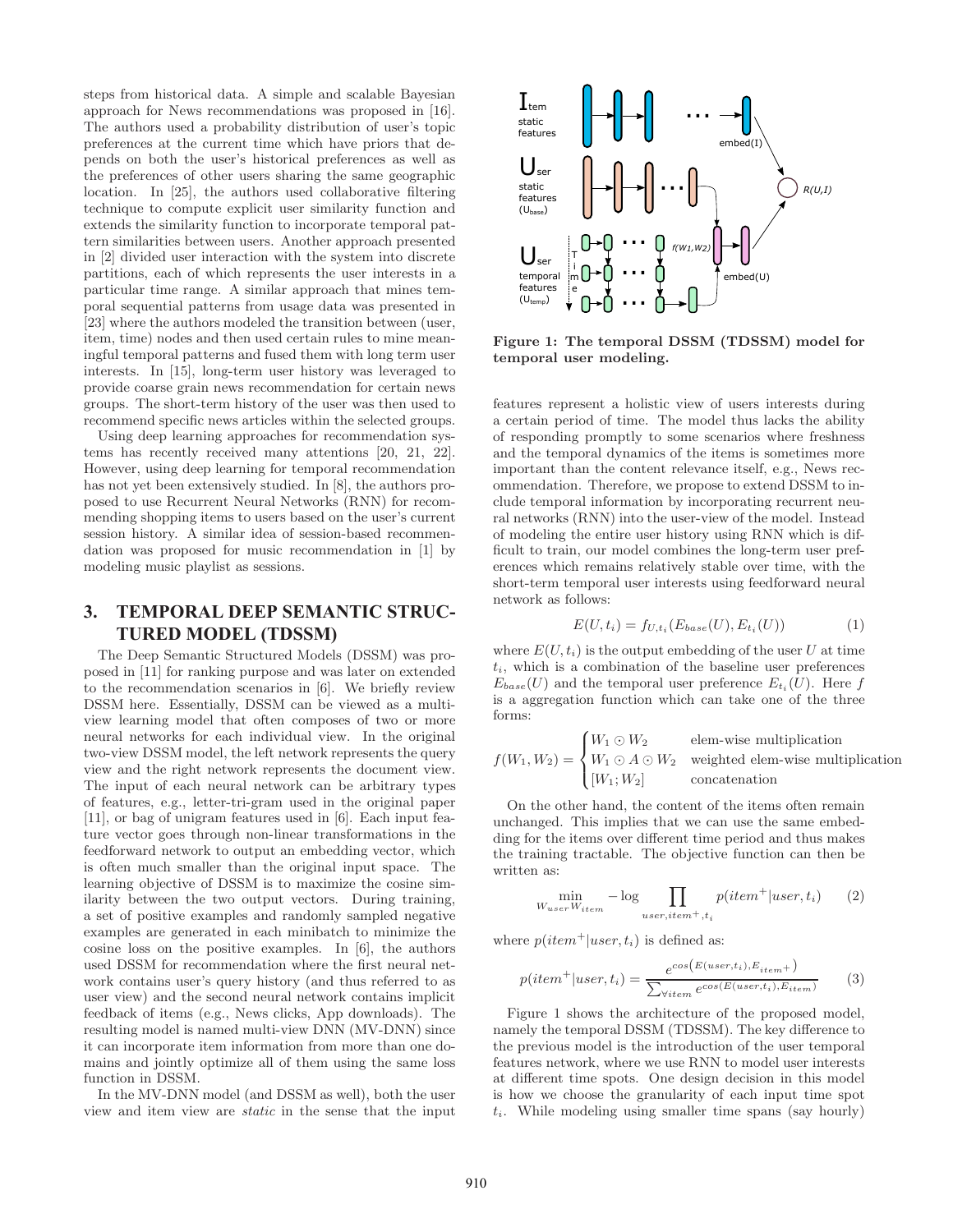can capture more fine-grained interest changes, it will make the feature space very sparse and thus make the learning difficult. On the other hand, having time large spans may lead to less sparse feature spaces but also makes the model less adaptive and efficient for capturing temporal dynamics. The next section addresses this issue by extending the current TDSSM.

#### **3.1 Mutli-Rate TDSSM**

Instead of having temporal embedding  $E(user, t_i)$  computed on a single granularity, we propose a new model to that aggregate temporal information at different rates, each of which is modeled using a separate RNN. Fast-rate RNNs are used to adapt to very recent user interests, while slowrate RNNs are designed to model seasonal user interest shift. RNNs at different rates are combined using fully-connected feedfoward network. This design allows for the independence of each RNN in terms of feature aggregation, while also in principle jointly optimizes the parameters from all RNNs and the baseline model effectively. The resulted model is named multi-rate TDSSDM, or MR-TDSSM. One drawback of such model is the large number of model parameters from the RNNs. In the next section, we discuss how to use a technique called pre-train to reduce the free parameters and speed up the training process.

#### **4. TRAINING SPEED-UP USING PRE-TRAIN**

Pre-train is a known approach to make neural network training faster and more effective [9, 4]. Previously, pretrain was used to train deep networks in incremental fashion where training of the first layer is done separately then its output is taken as input to the next layer. Recently, it becomes popular to use pre-train of word embedding for NLP applications [17], by first training on a large unlabeled data set, then use the trained embedding in the target supervised task.

In this work, we use a similar idea as word embedding to initialize the embedding of user and item feature vectors via additional training data. To be concrete, we started by training a DSSM model in the same way as proposed in [6]. The resulted DSSM is then used to generate embedding for MR-TDSSM inputs.

The use of pre-train reduces the size of input feature space by a factor proportional to the ratio between the size of the original feature space (i.e.  $\|X_{user}\| = D_{user}$  and  $\|X_{item}\| =$  $D_{item}$ ) to the size of the embedding space(i.e.  $||E_{user}|| =$  $||E_{item}|| = d$ . In addition, it no longer requires the item view to go through another multi-layer neural networks. The reduction of the parameters in the input layers comes with the cost of converting those inputs from sparse vectors to dense ones during initialization. However, this operation actually improves the training efficiency since implementing efficient operations for sparse vectors is still a challenging task[3].

#### **5. EXPERIMENTAL SETUP AND RESULTS**

The data set used in our experiment comes from a commercial news portal which serves millions of daily users in a variety of countries and languages. The dataset consists of user's news click history between 04/01/2014 and 09/30/2014. The first four months are used for training the model while the last two months are used for testing. In order to get

enough signal for the temporal model, we filtered out users who have less than 20 news clicks during those six months. This resulted in 64,669 users, 26.5 million training pairs of (user, news) clicks for training and 13.3 million pairs for testing. For each test triplet (user, news, time), we generate 9 random news from the same time span for evaluation. The evaluation objective is to see how well the model can rank the clicked news on top of those randomly sampled news. Therefore, we employee five popular metrics for evaluation: precision at position 1 (P@1) and 5 (P@5), Area Under Curve (AUC), Mean Average Precision (MAP) and Mean Reciprocal Rank (MRR).

To make the result more convincing, we also compare with several state-of-the-art recommendation algorithms. Those include SVD++ and RegSVD [18], WRMF [10], CF-KNN [13] and AoBPR [19]. Note that matrix factorization techniques including SVD++, RegSVD, WRMF and CF-KNN cannot deal with out-of-matrix predictions thus during evaluation novel users are removed from these algorithms. We also added the popularity-based baseline by ranking news based on the number of clicks they received. For those baseline algorithms we used the implementation of LibRec from [7].

For DSSM implementation, we used the implementation of Sent2Vec from [11]. The output embedding is set to 300. To implement the TDSSM and MR-TDSSM, we used Theano<sup>1</sup> and Keras<sup>2</sup>. The RNNs in the models are implemented using LSTM in Keras. We also tried GRU but the results seem to be worse than LSTM. To verify whether the RNN model itself can achieve good performance for evaluation, we also trained an LSTM-only model that uses only recent user embedding. In addition, a variant of the LSTMonly model which adds the user static input as the input in the beginning of the model is also evaluated. Additionally, to verify the recency effect, we implemented a baseline which leverages the embedding from the immediate previous time spot to test the performance of the news on the current time spot.

For TDSSM we used previous two-week clicks as shortterm history, with each day as a time spot. Therefore, the length of the LSTM for TDSSDM is 14. For MR-TDSSM, we implemented two LSTMs in different rates, where the fast-rate LSTM uses daily signals and the slow-rate LSTM uses weekly signals.

Table 1 summarizes the results. We first observe that the most-popular baseline performs no better than random guess, indicating that popularity does not necessarily correlates with user interests. Secondly, we can observe that most matrix factorization-based techniques performed quite poorly, with the only exception of WRMF [10] which takes implicit feedback as additional signals and thus performed well (0.195 P@1) on this data set. Now let's examine the performance of models that take short-term user interests into consideration. We first observe that by only using the immediate previous day's news click, the model (prev-day click) already shows better performance (0.211 P@1) than all MF-based methods, with competitive results against the DSSM baseline (0.229 P@1) which only leverages user longterm static features. On the other hand, LSTM-based methods (LSTM-only and LSTM-DSSM) failed to outperform

<sup>1</sup>https://github.com/Theano/Theano

<sup>2</sup> http://keras.io